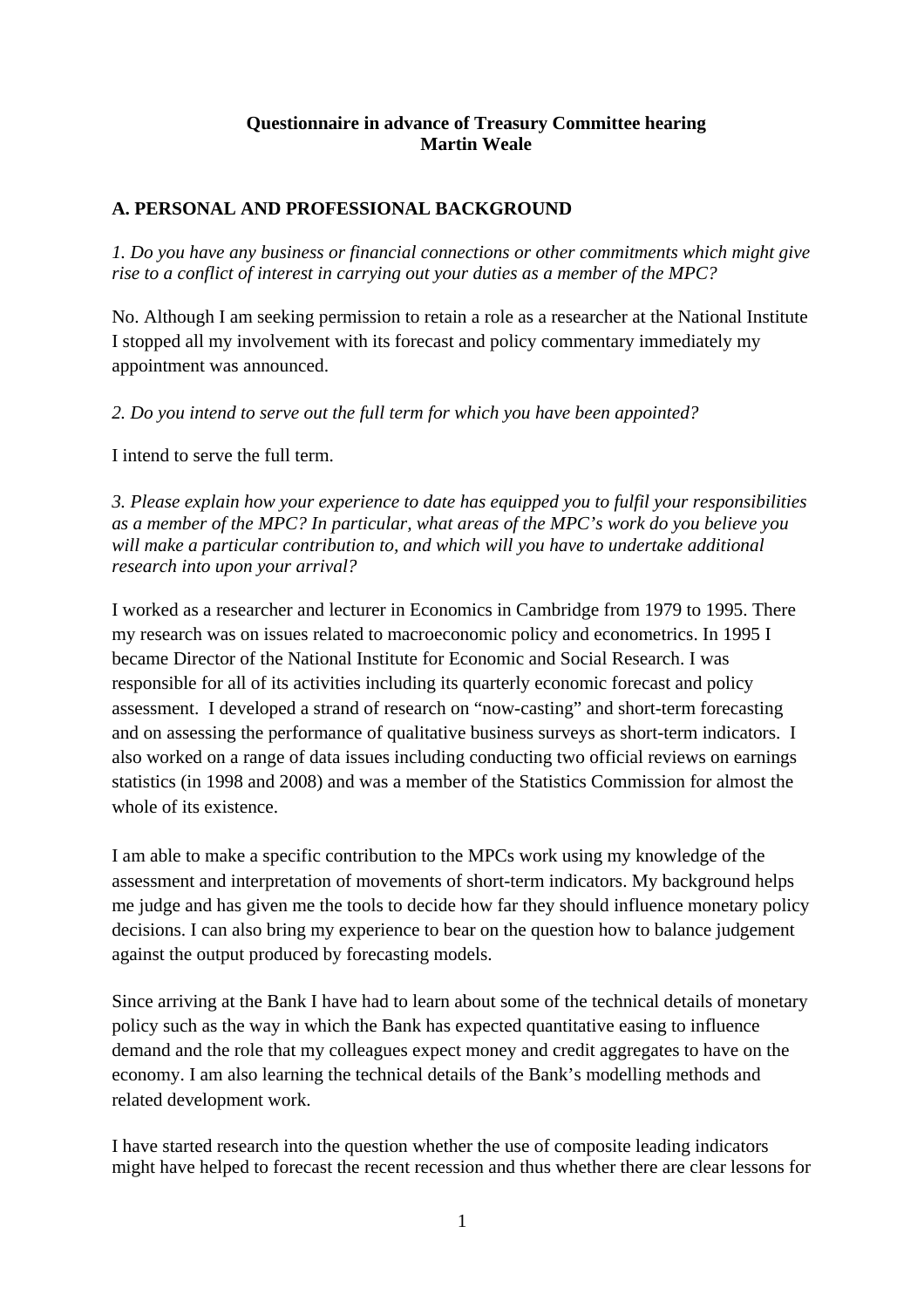those involved in forecasting the economy. I also intend to research further the question of the savings balance. This will help me understand the extent to which the economy needs to rebalance towards higher net exports or greater domestic investment and thus the extent to which the trajectory identified by the Monetary Policy Committee is consistent with a stable long run.

### *4. Which of your publications or papers are of most relevance to your future work on the MPC?*

"The Average Earnings Index". *Economic Journal*. Vol 110, No 461, Pp F100-121. With R. Chambers and R. Youll. 2000.

"An Automatic Leading Indicator of Economic Activity: Forecasting GDP Growth for European Countries". *Econometrics Journal*. Vol. 4, No 1, pp S56-S90. With G. Camba-Mendez, G. Kapetanios and R. Smith. 2001.

"Quantification of Qualitative Firm-level Survey Data". *Economic Journal.* Vol. 478, No 112, pp.C117-135. With J. Mitchell and R. Smith. 2002.

"An Indicator of Monthly GDP and an Early Estimate of Quarterly GDP Growth". *Economic Journal.* Vol. 115, No. 501, pp. F108-129. With J. Mitchell, R. Smith, S. Wright and E. Salazar. 2005.

"The Concept of Income in a General Equilibrium". *Review of Economic Studies***.** Vol. 73, pp 219-249. With J. Sefton. 2006

*The Average Earnings Index and Average Weekly Earnings*. Report to the National Statistician. Office for National Statistics.

http://www.statistics.gov.uk/downloads/theme\_labour/Wealefinalreport.pdf 2008.

"The Economics of a Reduction in VAT". *Fiscal Studies***.** Vol. 30, pp. 17-30, With R. Barrell. 2009

"Fiscal Policy, Fairness between Generations and National Saving". *Oxford Review of Economic Policy*. Vol 29. pp 87-116. With R. Barrell. 2010

"Qualitative Business Surveys: Signal or Noise?". *Journal of the Royal Statistical Society*. Series A. With S. Lui and J. Mitchell. Forthcoming.

# **B. ACCOUNTABILITY**

*5. How important do you think it is for MPC members to be subject to ex post parliamentary accountability? What are the strongest and weakest parts of the current procedures in the UK?* 

Plainly people holding public appointments need to be accountable for their activities and accountability to Parliament provides an independent assessment of the way in which Committee members are fulfilling their roles. Appearances at the Treasury Committee at which members justify their decisions provide a degree of public scrutiny which is absent from other public appearances by members. This individual accountability, which reinforces the fact that members' votes are public is an important part of the system.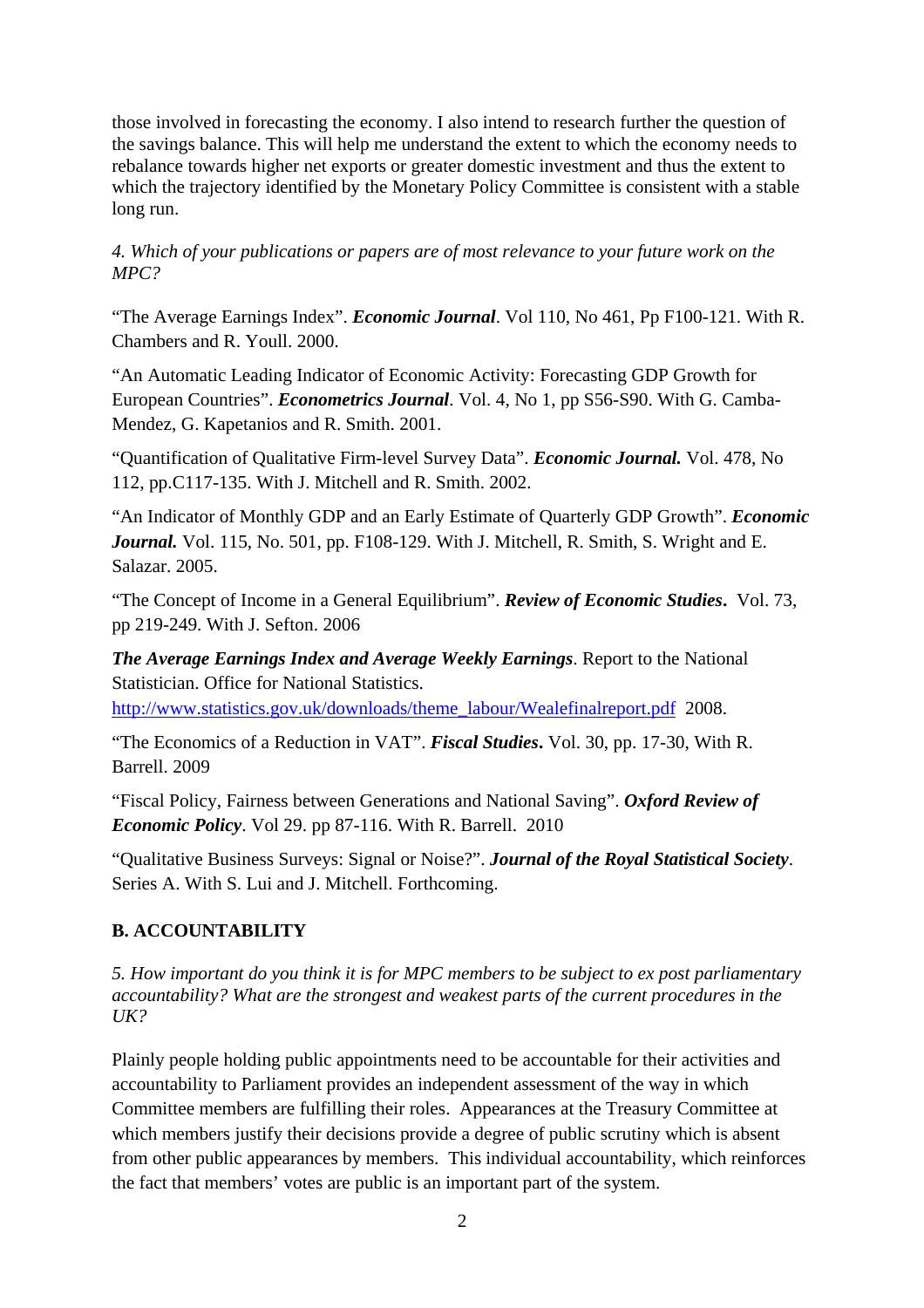A strong feature of the current procedures, however, is that members of the committee hold their posts either by virtue of the work they do at the Bank of England or as a result of an open competition which is run in accordance with standard public sector appointment procedures and that they are selected because of their fitness to make decisions on monetary policy rather than to represent any sectional interest. A weakness of the current system is that the Treasury Committee is not always able to hold its hearing ahead of the candidate taking up their appointment.

### *6. If you were to make yourself available for reappointment to the MPC at the end of your term, what criteria should be used to assess your individual record as an MPC member?*

There are a number of criteria which should be used. i) Has the individual made a valuable contribution to the setting of monetary policy? ii) Has her/his vote been consistent with what was known about the state of the economy and particularly the prospects for inflation at the time the vote was cast? iii) Has she or he played a full role in communicating monetary policy decisions and the factors which lie behind them to the public?

### *7. Do you believe there is merit in having an individual paragraph in the minutes of MPC decisions in which to explain your most recent vote?*

There are arguments for and against this and on balance I am against it. Certainly, to do so would enhance both accountability and communication because Parliament and the public would be able to judge the factors behind members' decisions and have a more immediate understanding of why they have voted they way they have. The present procedure comes close to this only if one member votes in a particular way since, in such circumstances, an explanation of why one member has differed substantially from the others is immediately attributable. There is an obvious case for generalising this; at present members voting may not know whether their position is going to be clearly distinct or not, unless their views are sought by the Chairman near the end of the vote.

However, the argument against is that, although departures from the consensus by one member might become more likely (since details of the factors behind their votes would stand out less), members' positions might become more entrenched than they are with the current arrangements. In any case such paragraphs would probably have to be distinct from the minutes since they would most practically be prepared immediately after the event; should they be prepared in advance it would not be possible for MPC members to take account of valid arguments made by other members at the meeting.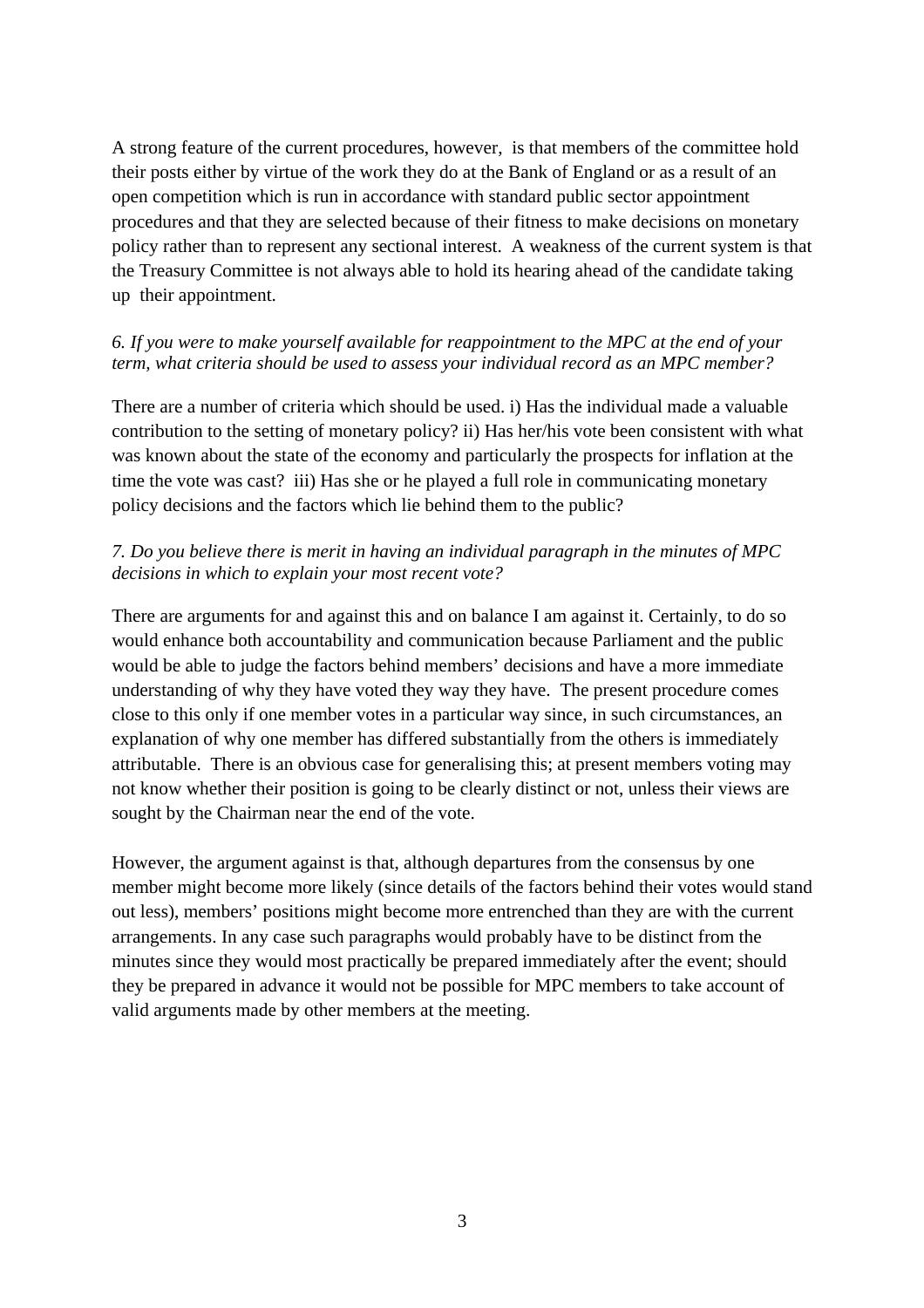### *8. Do you think the Treasury Committee should have a veto on MPC appointments?*

This is really an issue for the Treasury Committee and Parliament more generally to decide. The only point I would make is that the appointment process would need to allow time for the relevant hearing to take place before the candidate concerned had started work.

### **C. OTHER PROFESSIONAL ACTIVITIES**

*9. What other professional activities do you expect to continue/ undertake in addition to your position on the MPC and how do you intend reconciling these activities with your position as a MPC member?* 

I intend to remain for two days a week a researcher at the National Institute although the final arrangements are still to be settled. It is likely that some of my research will be on microeconomic issues- for example I have incomplete work on returns to life-long learning- while other work will be more relevant to the macro-economy. I do not see any conflict with my duties on the Monetary Policy Committee; I stopped being involved with the National Institute forecast immediately my appointment was announced. I have some involvement in other public activities- for example I am Chairman of the Advisory Board for the Centre for the Measurement of Government Activity at the Office for National Statistics. I expect to continue with such roles and, if approached, to take on similar new roles from time to time, subject to approval. There are some other more minor activities, such as reviewing proposals submitted to the Economic and Social Research Council, which I am approached about from time to time and which I would expect to continue with.

### *10. Outside of MPC meetings, what activities do you intend undertaking in order to add to the public's understanding of the role and decisions of the MPC?*

There are three ways in which I can add to the public's understanding of the role and decisions of the MPC and I expect to pursue all three. First of all I am developing a programme of regional visits which will provide a chance to meet directly with people who are affected by the MPCs decisions. Secondly, I will be available for newspaper interviews on issues related to monetary policy. And thirdly I will make public speeches as and when appropriate.

## **D. MONETARY AND ECONOMIC POLICY**

*11. How might the system of control over monetary policy in the UK be improved? Is the framework of an explicit symmetrical inflation target the best within which to conduct policy? Has the MPC been given an appropriate inflation target?* 

Since the banking crisis it has been recognised that the overall policy framework needs to cover more than simply the use of the interest rate to control inflation. The crisis demonstrated that the framework also needed to pay attention to credit expansion and its implications. It showed the risks that could arise if credit became over-extended even if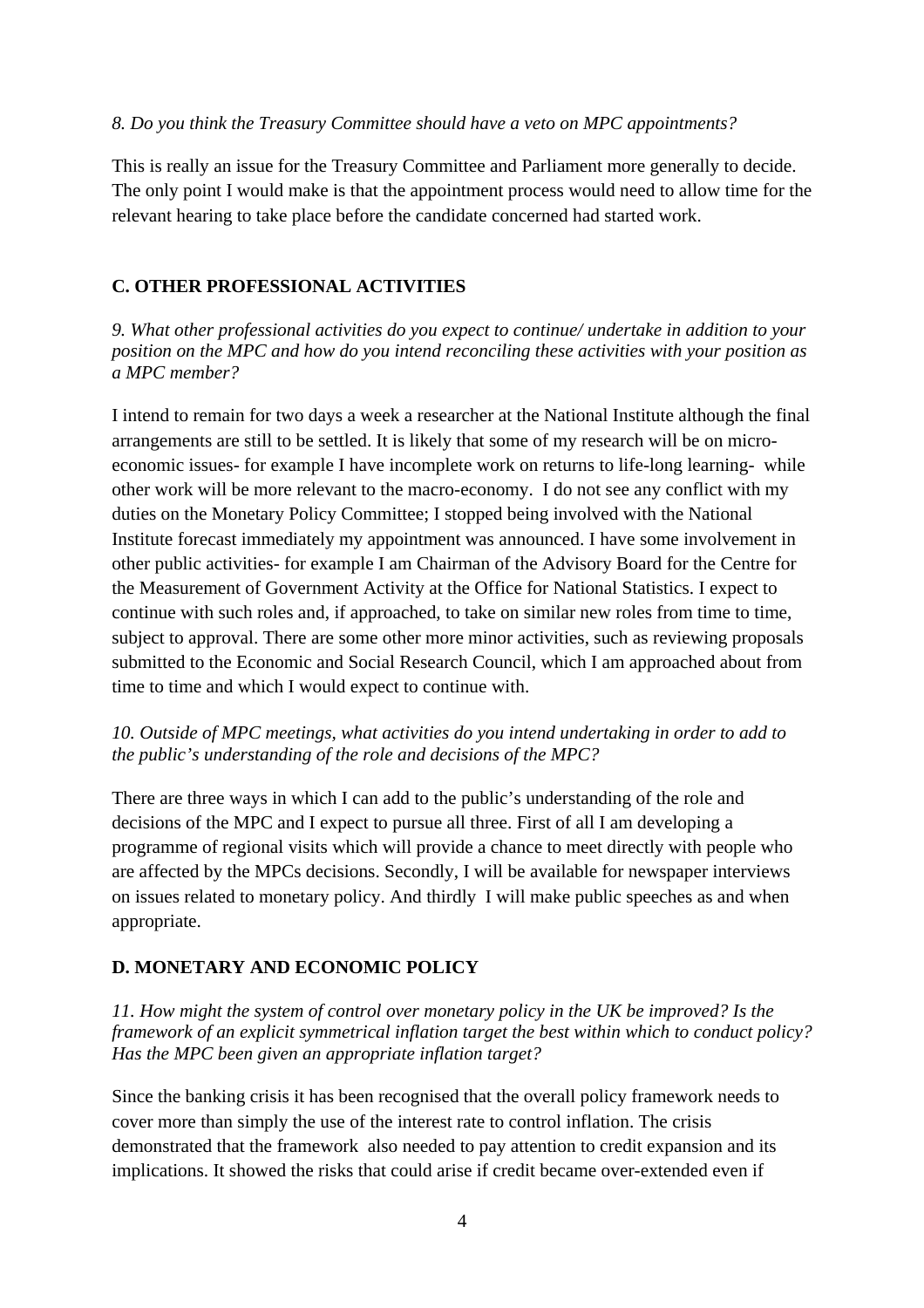inflation showed no obvious sign of getting out of control. The policy framework in place until the 1980s had other instruments such as credit controls and special deposits which made this possible and, with the establishment of the Financial Policy Committee it is likely that related instruments, perhaps variable capital ratios for banks, will be adopted.

This raises the key issue of the relationship between interest rate setting by the Monetary Policy Committee and the use of other policy instruments by the Financial Policy Committee. With the FPC likely to meet less frequently than the MPC and with a substantial overlap of membership, it makes sense for the MPC to set policy taking the FPC's decisions as a given, but also being aware of how the FPC is likely to respond to any policy changes made by the MPC. This should minimise the risk of a lax attitude being adopted to the risk of a future financial crisis because of a perception that economic activity was weak. Such a problem would be more likely to arise if the decisions of the FPC and the MPC were taken by a single body.

I am firmly of the view that an explicit symmetric target offers the best framework within which to conduct interest rate policy. If there were simply an upper limit then the MPC might be tempted to hold inflation so low that it would become difficult for relative wages and prices to adjust without fairly frequent downward movements.

The fact that people's expectations of inflation are broadly consistent with the inflation target is itself a strong reason for not changing the target. In particular, any increase in the target would deliver only transient benefits for the public sector, in terms of an inflation-induced abatement of the national debt. But the costs in terms of loss of policy credibility would be substantial and long-lasting and overall, there is no good case for any change to the inflation target.

### *12. What consideration should be given to the exchange rate and to asset prices, including house prices, within the framework for inflation targeting? In particular, how should monetary policy react to asset price bubbles?*

The logic of the inflation targeting framework is that consideration should be given to the exchange rate and house and other asset prices only to the extent that they provide information about the future path of inflation. The route by which the exchange rate influences inflation is well understood even if not, as recent experience has shown, precisely understood; it operates both as a direct driver of prices and as an influence on demand. Other asset prices including house prices work through the second route. Since housing costs do not as yet have an explicit role in the Consumer Price  $Index<sup>1</sup>$  they have at present no direct influence on measured inflation.

This analysis suggests that the MPC should look at asset prices insofar as they are relevant to the task of controlling inflation. Should the MPC look at them for any other reason? One

  $1$ <sup>1</sup> The ONS does however have work in hand on examining methods of including housing costs in the CPI and I have been contributing to this as a member of the relevant committee.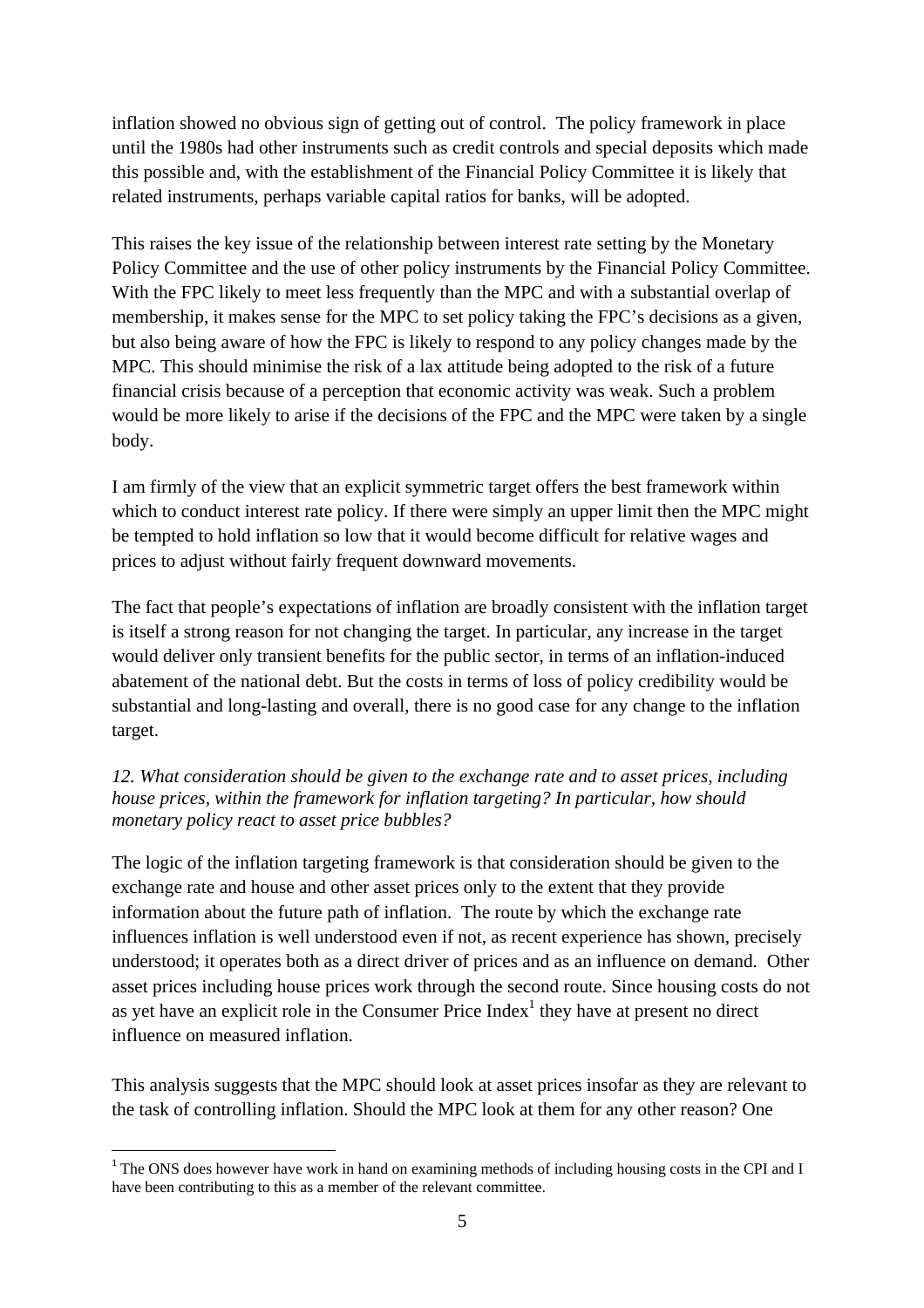valid reason would be that misalignments could make the eventual task of controlling inflation harder over and above the influence of asset prices at the two-year horizon. But this is the sort of point that the FPC might be expected to address since its remit includes responding to "imbalances, risks and vulnerabilities in the financial system". Certainly, since the MPC has only one instrument, the interest rate, it would have to sacrifice control of inflation at the two-year horizon if it were to allow such considerations to influence its interest rate setting. My view is that policy broadly defined should react to asset price bubbles by policy tightening, but that it is unlikely that the interest rate is the appropriate financial instrument to use for this purpose and therefore this is not likely to be an issue for the MPC.

### *13. What is your current estimate of the extent of the output gap?*

Output may be as much as 10% below the level that it would have been on had the crisis not occurred, but capacity utilisation rates implied by surveys appear to have fallen by less than implied by this fall in demand. This suggests that there has been some decline in the economy's supply capacity. Effective supply capacity is likely to have been impaired by the impact of tight credit conditions. Restricted access to credit may have made it more difficult or expensive for companies to access the working capital required for day-to-day operations. The lower level of investment has reduced growth in the capital stock and in turn supply growth. The increase in company liquidations may have also led to some capital being scrapped as businesses became insolvent, although liquidations rose by much less than in the early 1990s recession.

The output gap is not directly observable, so the extent of the gap is uncertain. The high level of unemployment suggests there is considerable spare capacity in the labour market. Survey evidence also suggests that a significant degree of spare capacity has opened up within companies in the recession as the chart below, taken from the August *Inflation Report*, shows. There are tentative signs that the margin of spare capacity within companies is starting to close as demand recovers, although capacity utilisation remains below historical average rates. The Office for Budget Responsibility suggests the output gap is currently around 4% of GDP – this seems a plausible number although at the same time it is important to remember that all experience shows that contemporary estimates of the output gap are highly uncertain and often subject to substantial revision after the event.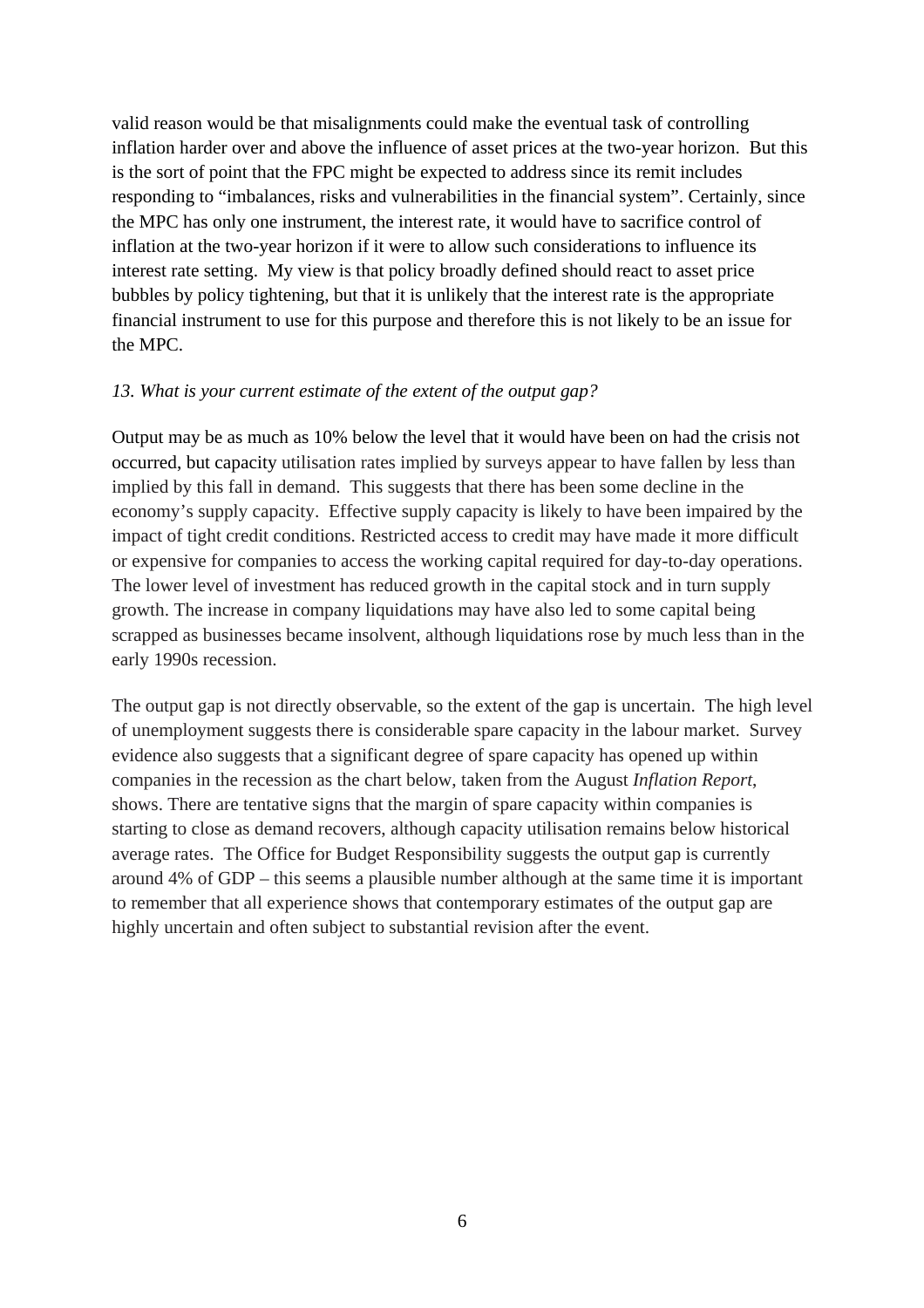

# Chart 3.9 Survey measures of capacity utilisation

#### *14. What do you regard as a sustainable household saving ratio?*

The sustainable household savings rate cannot be identified in isolation but depends on what is going on the rest of the economy. Sustainable saving can be defined as the rate of saving thought necessary to deliver future consumption levels in line with people's reasonable expectations. But a high level of business or government saving reduces the need for household saving as is discussed further below.

Saving is probably strongly motivated by a desire for people to provide for old age; the extent of the saving that households need to do to meet their reasonable expectations of consumption in old age depends on other arrangements such as state pensions which exist for old people. But the provision of state pensions to old people has to be financed by young people unless it is properly funded. If the reasonable consumption expectations of both old and young people are to be met, then they should be funded by means of state saving as a complement to household saving. The need for household saving also depends on the way in which those businesses in which savings are invested behave. If they distribute all of their profits to households then households will need to save more than if businesses retain a significant proportion of their profits leading to likely future growth of dividends.

If, which is reasonable, both government and business saving are seen as being conducted on behalf of households, it follows that the key to sustainability is not household saving but national saving, the sum of these components. My own past work suggested that a savings rate net of depreciation of just over ten per cent was needed to ensure that the economy could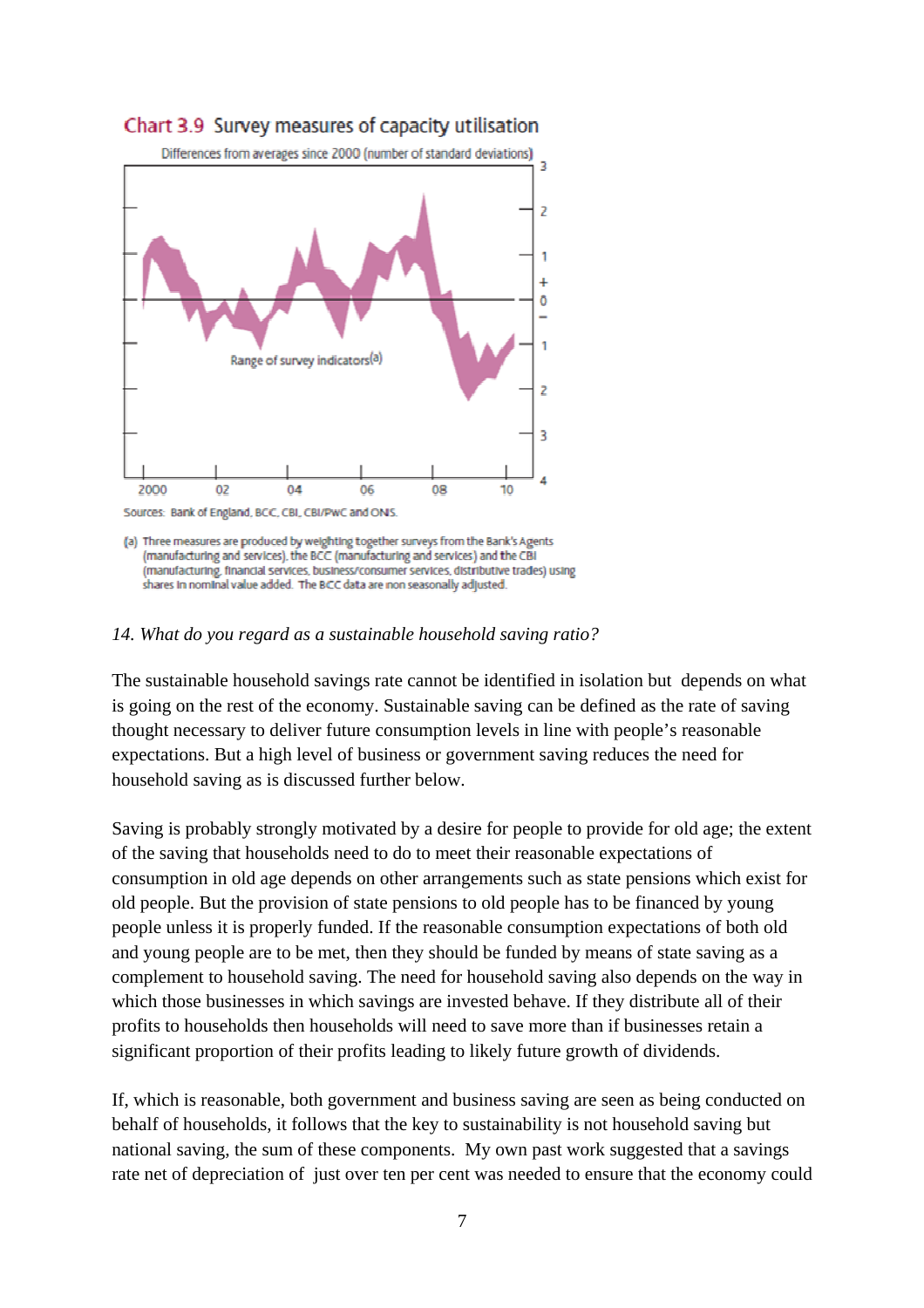afford a consumption pattern growing in line with the underlying growth rate of the economy. This contrasted with an actual pre-crisis savings rate in 2005 of under six per cent and the savings rate has fallen since then. These conclusions are inevitably sensitive to assumptions about future rates of return and growth rates as are, indeed, all findings on sustainability. It is also important to remember that extending working lives reduces the need for saving. Nevertheless, the figures do indicate that, pre-crisis, people were living beyond their means or, equally, were at considerable risk at being disappointed by their future living standards.

### *15. How would you describe the state of the UK labour market at present?*

The labour market has stabilised in recent quarters, and there are signs of some recovery in employment in the latest data. According to the Labour Force Survey (LFS), employment rose by 184,000 in the three months to May compared with the three months to March. Unemployment fell by 49,000 over the same period, and the LFS unemployment rate has fallen slightly to 7.8%. Other indicators are consistent with the labour market showing signs of improvement. Workforce Jobs rose slightly in Q1, and claimant count unemployment has been falling gradually since November 2009.

Although unemployment has risen substantially, it has not risen by as much as might have been feared given the fall in output. That is in part because of cuts in hours. But total hours fell by less than in previous recessions. The main factor behind this is that there has been greater flexibility in real wages than has been seen in the past.

The outlook for employment will depend on the strength of the recovery in demand and developments in productivity. Most surveys of employment intentions have improved. And the number of vacancies has increased since late 2009, though it remains well below prerecession levels. But output per hour, as measured by the ONS, is still 2% below its prerecession peak despite recent rises. This suggests that there is a real risk that employment will pick up more slowly than private sector output. The fiscal consolidation will also act as a drag on employment: the Office for Budget Responsibility projects that public sector employment will fall by approximately 600,000 between April 2011 and April 2016, with around half of the job losses occurring over the first three years of this period.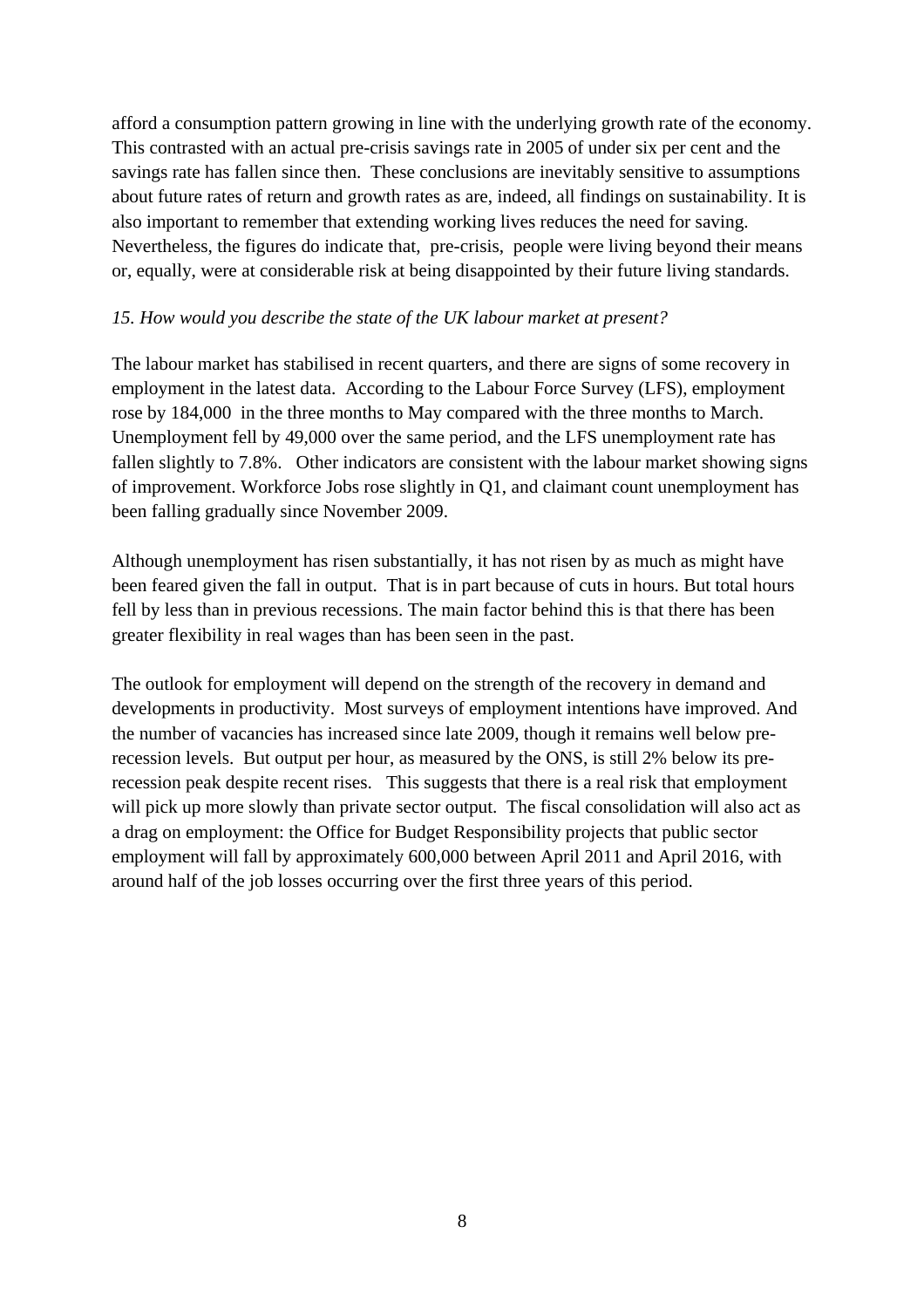# **CURRICULUM VITAE**

**Martin Robert Weale**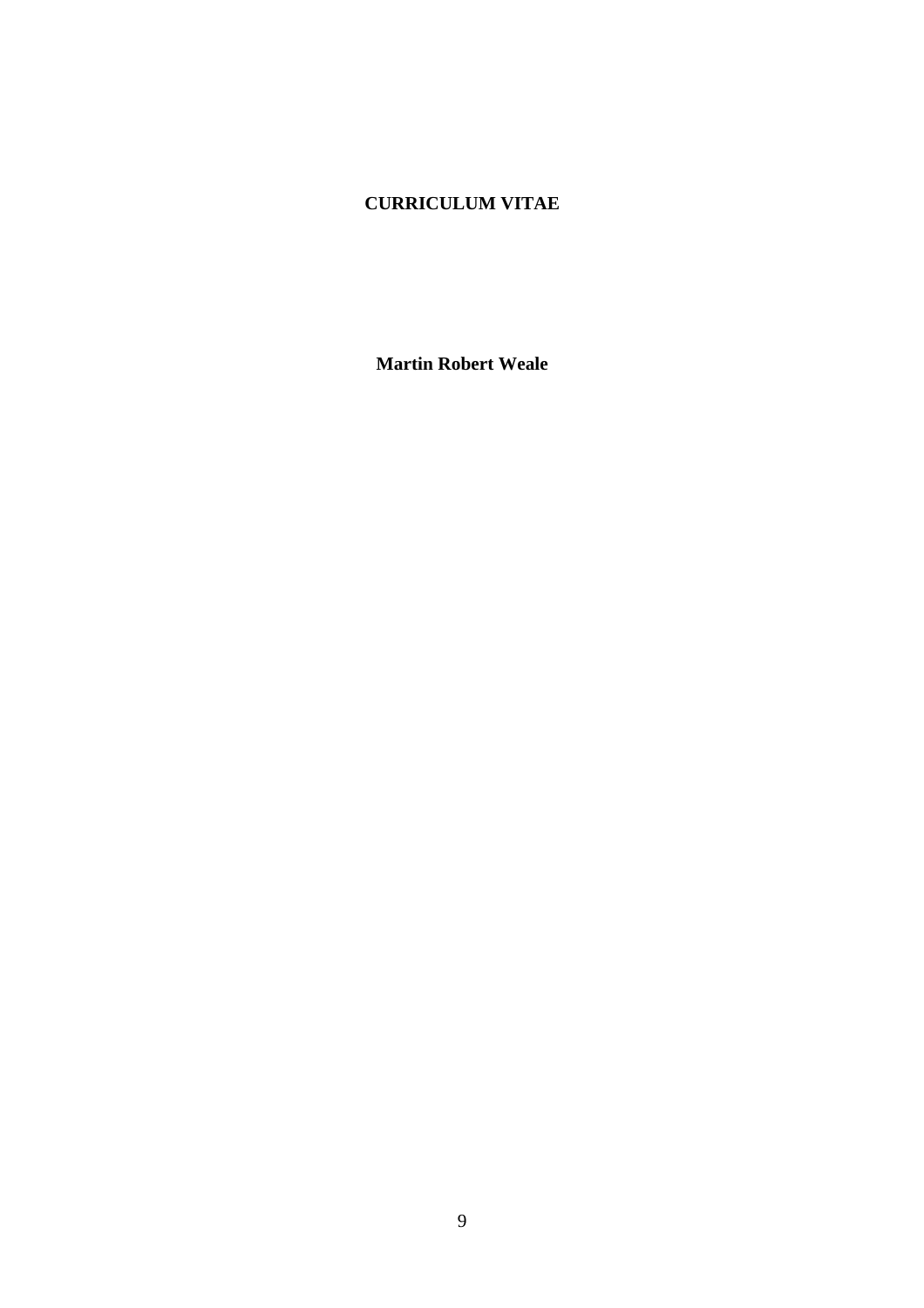#### **CURRICULUM VITAE MARTIN ROBERT WEALE**

**Dr M.R. Weale** (b. 1955) joined the Monetary Policy Committee of the Bank of England in July 2010 after having been the Director of the National Institute of Economic and Social Research since 1995. Before this he was a lecturer in Economics at the University of Cambridge and a Fellow of Clare College (B.A. 1977, Sc.D. 2006) He has researched a large number of aspects of applied economics at both macro and micro-economic levels. He has published his work in many books and journals, including the *Economic Journal*, the *Journal of the Royal Statistical Society, the Journal of Business Economics and Statistics,* the *Journal of Public Economics,* the *Review of Economic Studies* and the *Review of Economics and Statistics*.

Weale was appointed CBE for his services to Economics in 1999 and was elected an Honorary Fellow of the Institute of Actuaries in 2001. City University awarded him an honorary doctorate in 2007. He was a member of the Statistics Commission from 2000 to 2008. In 2006 he was appointed to the Board of Actuarial Standards. As Director of the National Institute he frequently appeared on the broadcast media and was widely referred to in the press. He has made numerous appearances in front of select committees and is used to presenting his work to a variety of different audiences.

#### **1. Personal**

| <b>Post</b>   | External Member, Monetary Policy Committee |
|---------------|--------------------------------------------|
|               | Bank of England                            |
| Date of Birth | 4 <sup>th</sup> December 1955              |

### **2. University Education and Qualifications**

| 1974-77 | Pt1A Maths Tripos, Pt 2 Economics Tripos, Clare College |
|---------|---------------------------------------------------------|
|         | Cambridge.                                              |
| 1977    | BA (1st Class Honours, Part 2 Economics Tripos).        |
| 2006    | Sc. D. in Economics University of Cambridge.            |

#### **3. Career**

- 1977-79 Overseas Development Institute Fellow, National Statistical Office, Zomba, Malawi.
- 1979-87 Research Officer, Department of Applied Economics, Cambridge (Junior Research Officer to 1984).
- 1987-95 University Lecturer, Faculty of Economics and Politics, Cambridge (University Assistant Lecturer to 30.9.90).
- 1981-95 Director of Studies (to 1992) and Fellow in Economics, Clare College, Cambridge.
- 1986-87 Houblon-Norman Fellow, Bank of England.
- 1993 Visiting Scholar, Institute for Empirical Macroeconomics, Federal Reserve Bank, Minneapolis.
- 1995-2010 Director, National Institute of Economic and Social Research.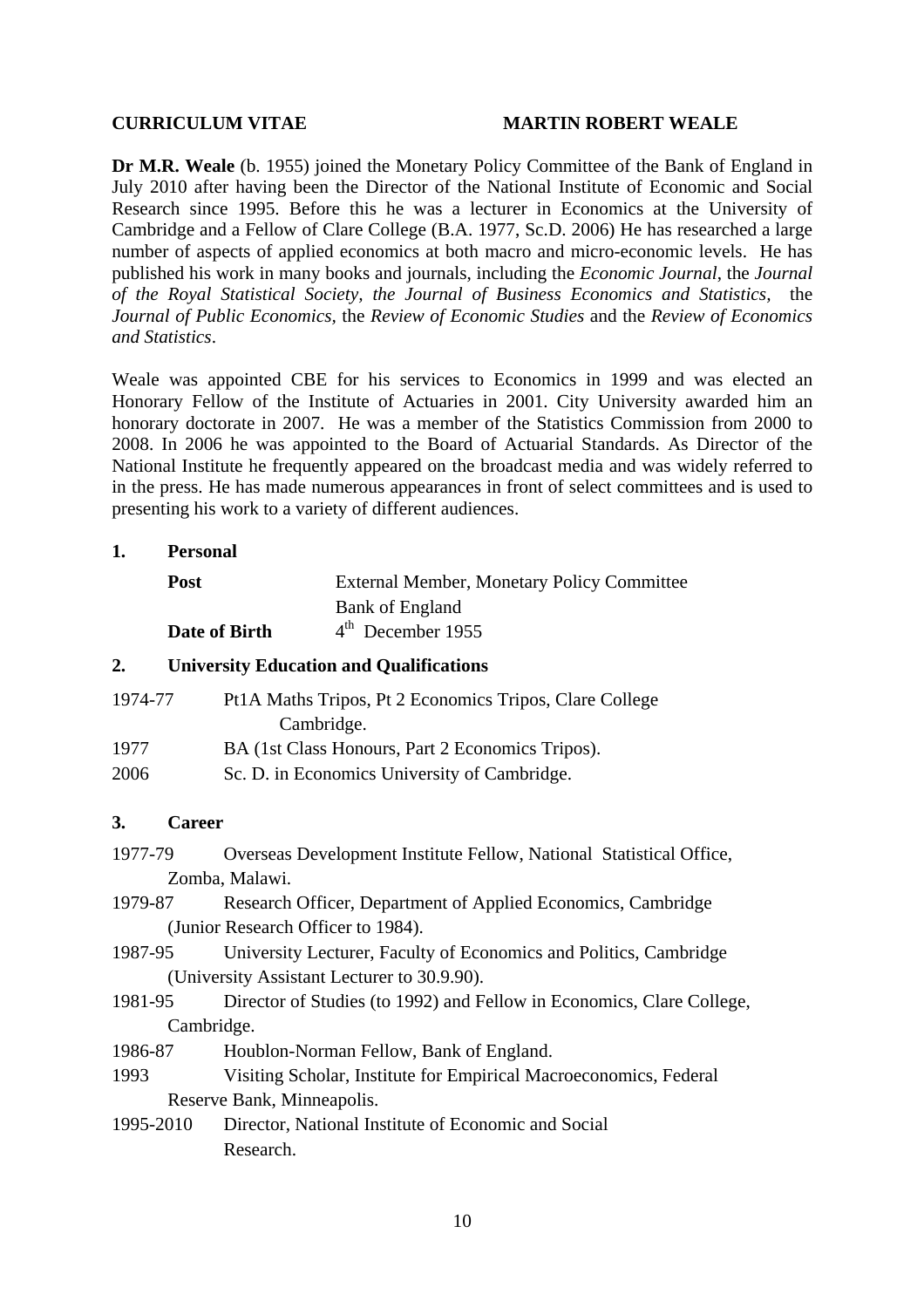### **4. Honours**

| 1999 | C.B.E. for Services to Economics.        |
|------|------------------------------------------|
| 2001 | Honorary Fellow, Institute of Actuaries. |
| 2007 | DSc Honoris Causa, City University.      |

### **5. Board Memberships**

| 1990-8    | Member. HM Treasury Academic Panel.                                                                               |
|-----------|-------------------------------------------------------------------------------------------------------------------|
| 1995-7    | Member. HM Treasury Panel of Independent Forecasters (the 'Wise Men').                                            |
| 1996-2000 | Chairman. National Accounts User Group.                                                                           |
| 1997-2000 | Chairman, ONS Academic Panel.                                                                                     |
| 2000-2008 | Member. UK Statistics Commission.                                                                                 |
| 2004-2007 | Member. European Advisor Committee on Statistical Information in the<br>Economic and Social Spheres (CEIES).      |
| $2005 -$  | Member. Advisory Committee Centre for International Macro-economics and<br>Finance, Cambridge University.         |
| 2006-     | Member. The Board for Actuarial Standards.                                                                        |
| 2008-     | Chairman. Centre for Measurement of Government Activity Advisory Board.<br><b>Office for National Statistics.</b> |

## **6. Research Grants**

1985 ESRC Studentship jointly with Central Statistical Office. This funded a PhD student who worked on various aspects of data reliability

1986 Houblon-Norman Fellowship Bank of England £11,500 to work on Macroeconomic Policy.

1989 ESRC Research Award (with Drs Feinstein and Solomou) £60,000 to revise estimates of UK National Income 1855-1985.

1991 Nuffield Foundation (with Dr Solomou) £3000 to produce estimates of quarterly national income for Germany 1925-38.

1991 ESRC (with Prof. Cave and Dr Johnes) £8480 to run a study group in the economics of education.

1991 Royal Economic Society, HM Treasury and Department of Education and Science (with Prof. Cave). £8000 to run a conference on the economics of higher education.

1991 Central Statistical Office (with Mr Begg). £22156 to produce estimates of flows in trade credit.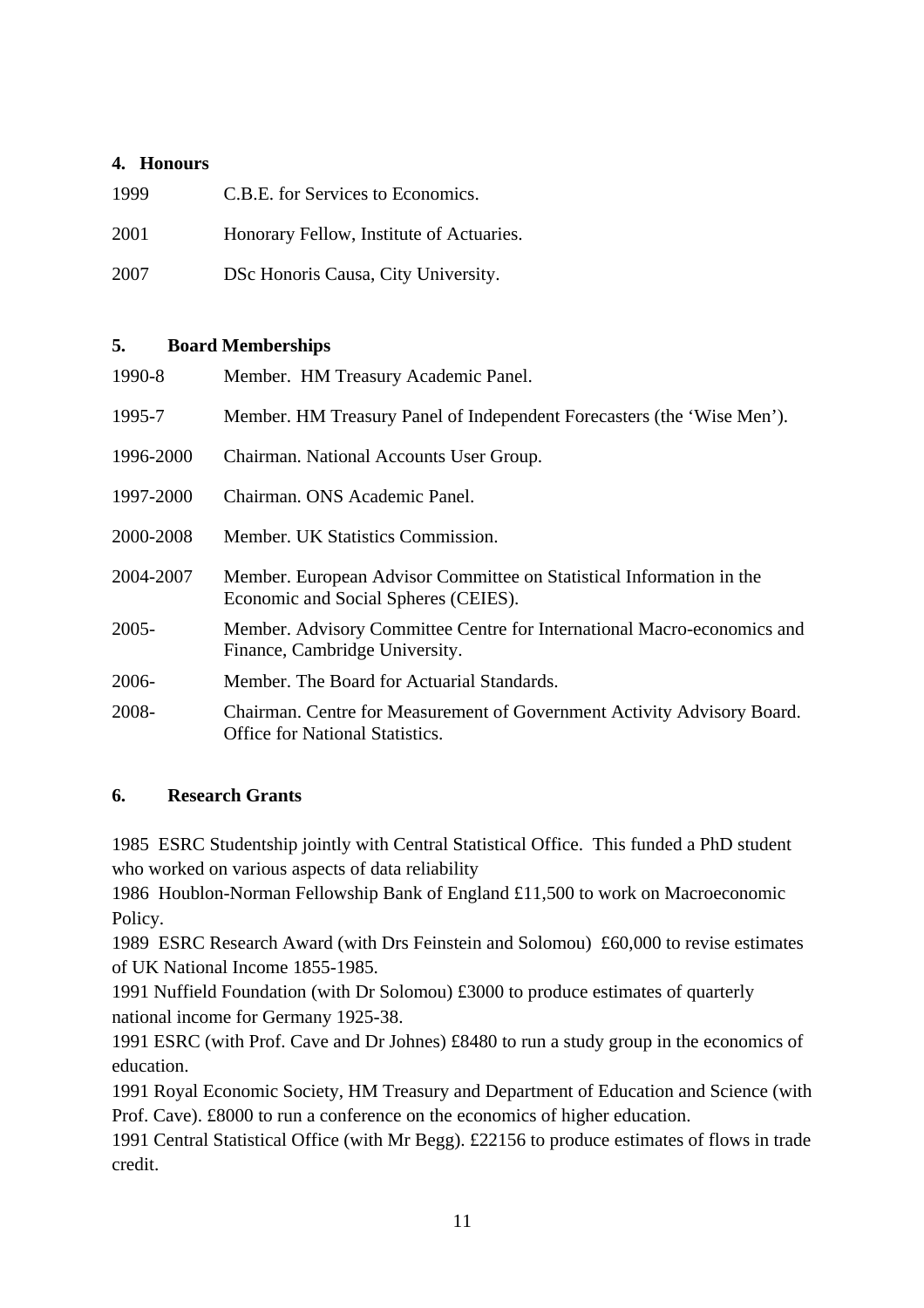1992 Central Statistical Office (with Messrs Begg and Wright). £25,000 to look at ways of measuring banking output.

1992 Leverhulme Foundation. £20,789 to look at the implications of different ways of deflating GDP on estimates of economic growth.

1993 Central Statistical Office. £41,500 to produce estimates of monthly GDP and new leading indicators. (with Dr Smith and Mr Wright).

1995 ESRC (with Drs Henry and Lee and Professor Pesaran*)* £205,067 to study aspects of macroeconomic modelling and forecasting using monthly and quarterly data.

1996 ESRC (with Dr Blake) £74,283 to study UK Consumer Spending 1920-1995.

1996 ESRC (with Dr Dutta) £89,385 to study the impact of income uncertainty on consumer behaviour.

1997 ESRC (with Prof Smith) £117,912 to study leading indicators for the United Kingdom. 1997 EUROSTAT €350000 to study co-incident and leading indicators for the European Union

1998 ESRC £80,251 to study inheritance and inequality.

1999 ESRC £549,941(with Messrs Barrell, Pain and Young) to study fluctuations and longterm prosperity

1999 Leverhulme Trust £158,000 (with Ms Metcalf) to study the effects of student fees on universities

1999 ESRC £92,102 to study firms' expectations of output growth.

2000 ESRC £109,400 ( with Professor Sefton) to study means testing and early retirement 2000 ESRC £39,626 to study the role of efficiency as an explanation of international income differences

2000 European Commission £124,000 to study flash estimation of quarterly GDP 2001-2002 EUROSTAT. £120,000 to study various aspects of economic data

2002 Inland Revenue £80,000 (with Professor Sefton) to study the influence of taxes on household saving.

2002 European Commission  $(5<sup>th</sup> Framework)$ . £109,000 to study ageing and retirement.

2003 European Commission  $(5^{th}$  Framework) £111,622 to study demographic uncertainty and the sustainability of welfare systems.

2003 European Commission ( $6<sup>th</sup>$  Framework) £205,595 to study ageing, health status and determinants of health expenditure

2003 Department for Education and Science £169,000 (with Ms Metcalf and Dr Stevens) to study recruitment and retention in higher education.

2003 Department of Health. £135,356 (with Ms O'Mahony) to study measures of productivity in the health service.

2003 European Commission (DG-ECFIN)  $\text{\textsterling}0,000$  to explore qualitative business surveys 2004 Joseph Rowntree Foundation £34,000 to investigate the interaction between poverty and debt

2004 European Commission  $(6^{th}$  Framework) £60,000 to study sustainability of pension systems.

2005 ESRC £45,000 to study qualitative business survey data

2005 ESRC £45,000 to study consumer sentiment data from BHPS.

2005 DWP £100,000 (with Dr van de Ven) to study household debt.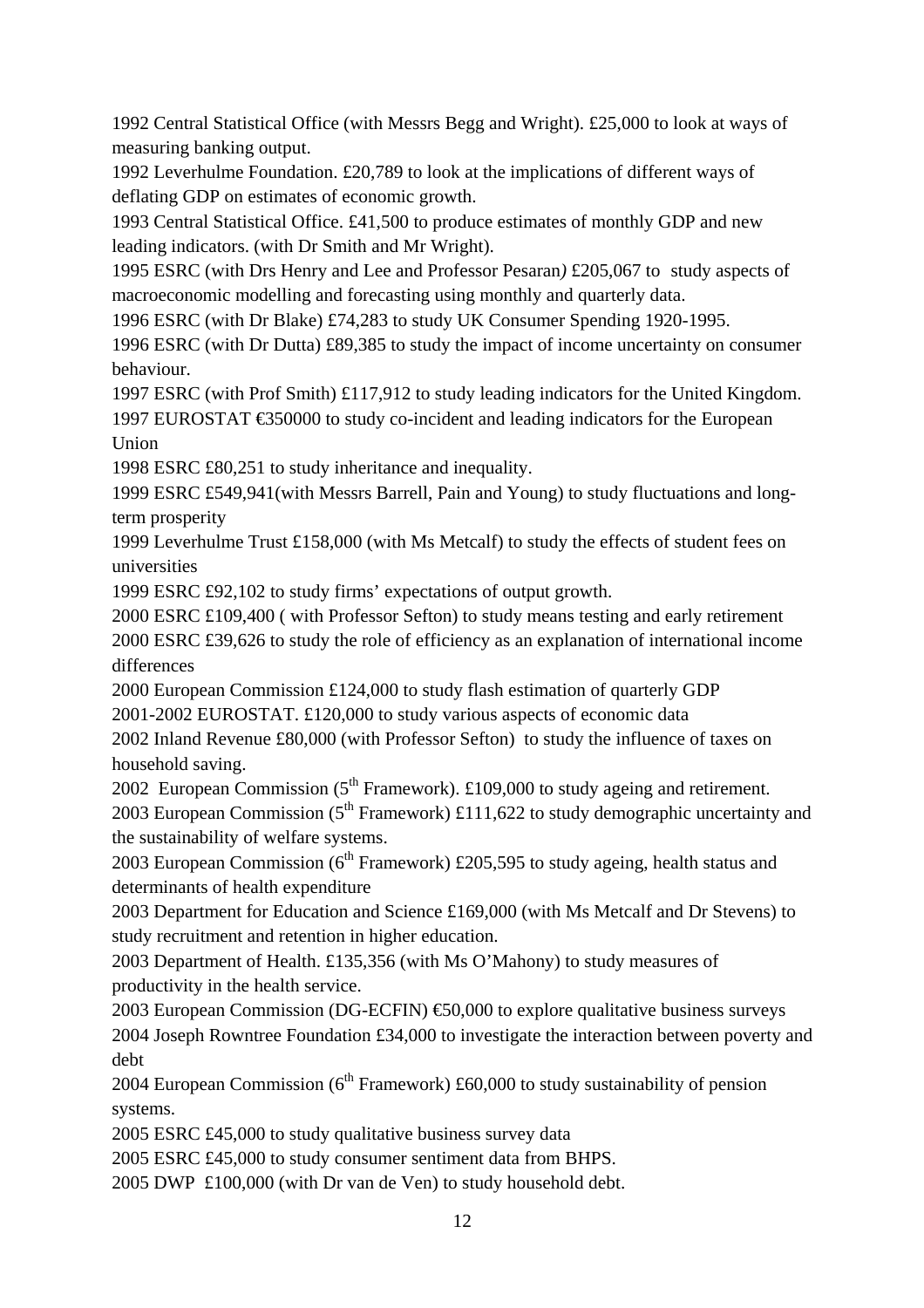2005 ESRC £210,000 ( with Dr van de Ven) to study economic consequences of demographic uncertainty.

2005 EUROSTAT £240,000 (with Dr Mitchell) to study various statistical aspects of shortterm economic forecasting.

2006 ESRC £229000 (with Dr Mitchell) to compare individual responses to CBI and ONS business surveys.

2007 ESRC £637000. (with Mr Mason) National Institute component of ESRC Centre for research into life-long learning.

2008 Leverhulme Trust £83,000 The Effects of Decision-making Myopia on Private Provisions for Retirement

2009 Eurostat. €500,000 (with Dr Mitchell). Work on short-term forecasting and nowcasting.

# **7. Publications**

# **A. Books & Reports**

1986 *British Banking: 1960-1985.* The Macmillan Press Limited. pp. 232. With the late J. Grady.

# 1989

*Macroeconomic Policy: Inflation Wealth and the Exchange Rate.* Unwin Hyman Ltd. pp. 364. With A. Blake, N. Christodoulakis, J. Meade and D. Vines.

1995

*The Reconciliation of National Income and Expenditure: Balanced Estimates of United Kingdom National Accounts, 1920-1990.* Volume 7 in *Studies in National Income and Expenditure of the United Kingdom.* Cambridge University Press. With J. Sefton.

1999

*Review of the Revisions to the Average Earnings Index.* Report Submitted by Sir Andrew Turnbull and Mr Mervyn King to the Chancellor of the Exchequer. Published by the House of Commons. HC263.

2003

*Pension Reform: Redistribution and Risk.* NIESR Occasional Paper No 56. Edited Volume

2008

*The Average Earnings Index and Average Weekly Earnings*. Report to the National Statistician. Office for National Statistics. http://www.statistics.gov.uk/downloads/theme\_labour/Wealefinalreport.pdf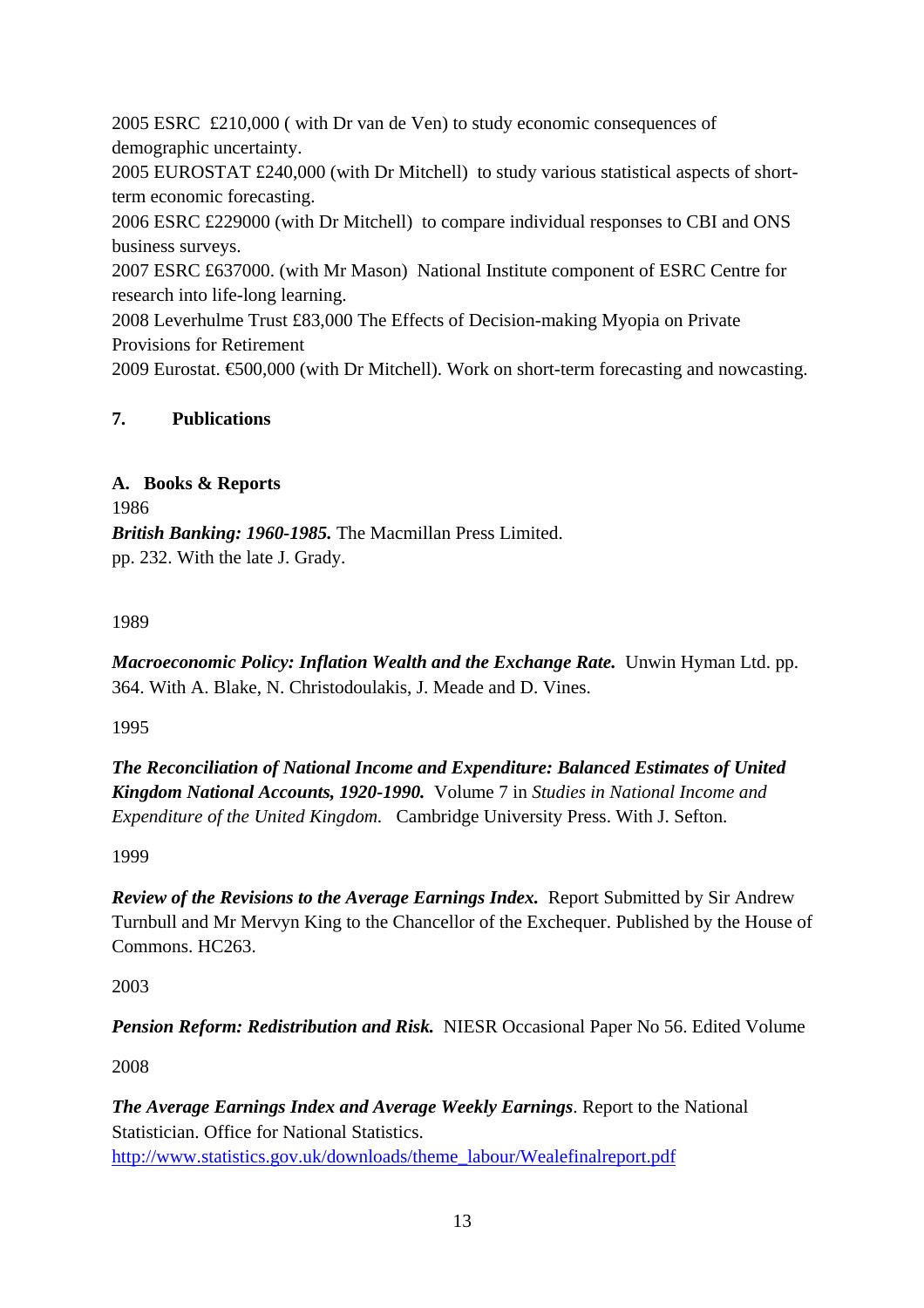# **B. Chapters in edited books**

1983

"Deflators in Input-Output Tables" in *Input-Output Modelling.* Eds M. Grassini and A. Smyshlyaev, IIASA, pp 525-546.

1984

"Linear Economic Models" in *Mathematical Models in Economics.* Ed F. van der Ploeg, pp. 580, John Wiley and Sons Limited, 1984, pp. 37-56.

# 1988

"The Accounting Framework and the Data". pp. 25-46. With T. Barker. "Industrial Prices and Profits". pp. 293-310.

"The Company Sector". pp. 389-410. With A. Goudie and G. Meeks .

"Financial Stocks and Returns", pp. 411-432, all in *The Cambridge Multisectoral Dynamic Model of the British Economy*. Ed T. Barker and A.W.A. Peterson, pp. 507. Cambridge University Press.

# 1989

"Wealth Targets, Exchange Rate Targets and Macroeconomic Policy". In *Policy Making with Macroeconomic Models*. Ed. A. Britton, pp. 192-234. Gower Publishing Co. Ltd. With A. Blake and D. Vines.

## 1990

"Externalities from Education". In *The Market: Practice and Policy.* Edited by F. Hahn. Macmillan. 1992. Reprinted in *Recent Developments in the Economics of Education* edited by G. Johnes and E. Cohn.

# 1995

"Balanced National Accounts for the United Kingdom, 1920-1990". In *Social Statistics, National Accounts and Economic Analysis, Annali di Statistica, Serie X*. Vol. 5. Ed E. Giovannini. pp. 155-181.

## 1998

"Measurement Errors and Data Estimation: the Quantification of Survey Data". In *Applied Economics and Public Policy*. Ed. Begg, I.G. and S.G.B. Henry. Cambridge University Press. Pp. 41-58. With A. Cunningham and R. Smith.

## 2002

"The Forecasting Performance of the OECD Composite Leading Indicators for France, Germany, Italy and the UK". In *A Companion to Economic Forecasting*. Edited M.P. Clements and D.F. Hendry. Basil Blackwell. Oxford. Pp. 386-408.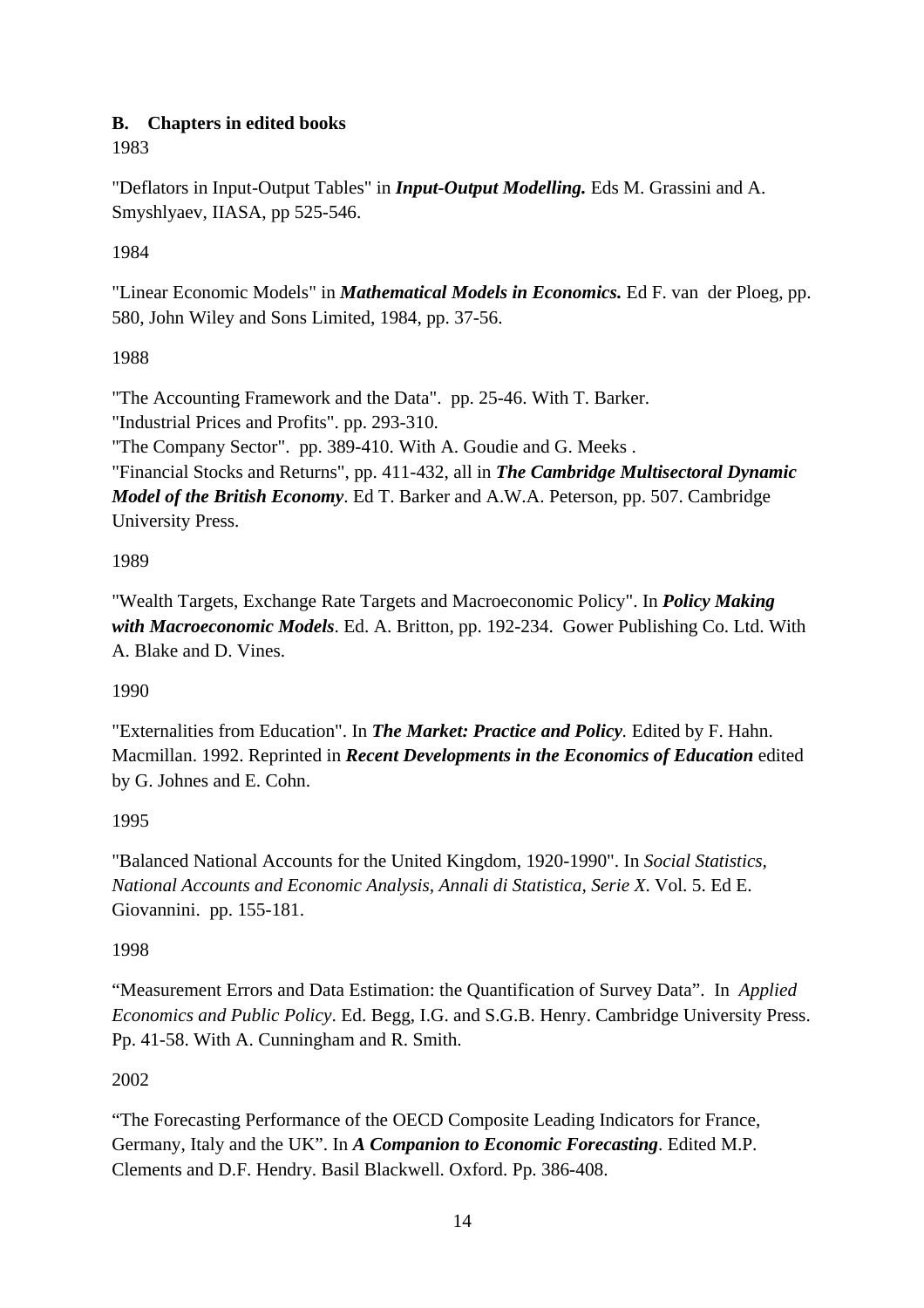# 2003

"State Pensions: Means Testing and Public Choice". In *Pension Reform: Redistribution and Risk*. NIESR Occasional Paper No 56. Edited M.R. Weale. Pages 68-94. With James Sefton.

2004

"Education and Economic Growth". In *International Handbook on the Economics of Education*. Ed G. and J. Johnes. Edward Elgar. Cheltenham. Pp. 164-188.

2006

"Survey Expectations". Chapter 14 in *Handbook of Economic Forecasting*. Ed A. Timmermann and C.W.J. Granger. North-Holland. Pp 715-776. With M.H.Pesaran.

"Prosperity and Productivity" in *Options for a New Britain.*Ed V. Uberoi, A. Coutts, I. McLean and D. Halpern". Palgrave Macmillan. London. Pp 33-50.

# **C. Articles in Academic Journals**

1982

"Trade and Aid Policy Analysis: Use of the Cambridge Growth Project Model". *Overseas Development Institute Review.* No 1, pp 50-70. With V. Cable.

1983

"Economic Costs of Sectoral Protection in Britain". *The World Economy.* Vol 6, No 4. pp 421-438. With V. Cable.

1984

"Quantity and Price Effects in an Analysis of World Trade Based on an Accounting Matrix". *Review of Income and Wealth*. No. 1, pp. 85-117.

"The Accounts of the UK Public Sector". *Three Banks Review*, No. 141. pp. 18-32.

"A Balanced System of National Accounts for the United Kingdom". *Review of Income and Wealth*. No. 4, pp. 461-486. With T. Barker and F. van der Ploeg.

1985

"Testing Linear Hypotheses on National Account Data". *Review of Economics and Statistics*. Vol. 67, pp. 685-689.

1986

"Two Populations and their Economies". *London Papers in Regional Science.* Vol. 15, pp. 74-89. With R. Stone.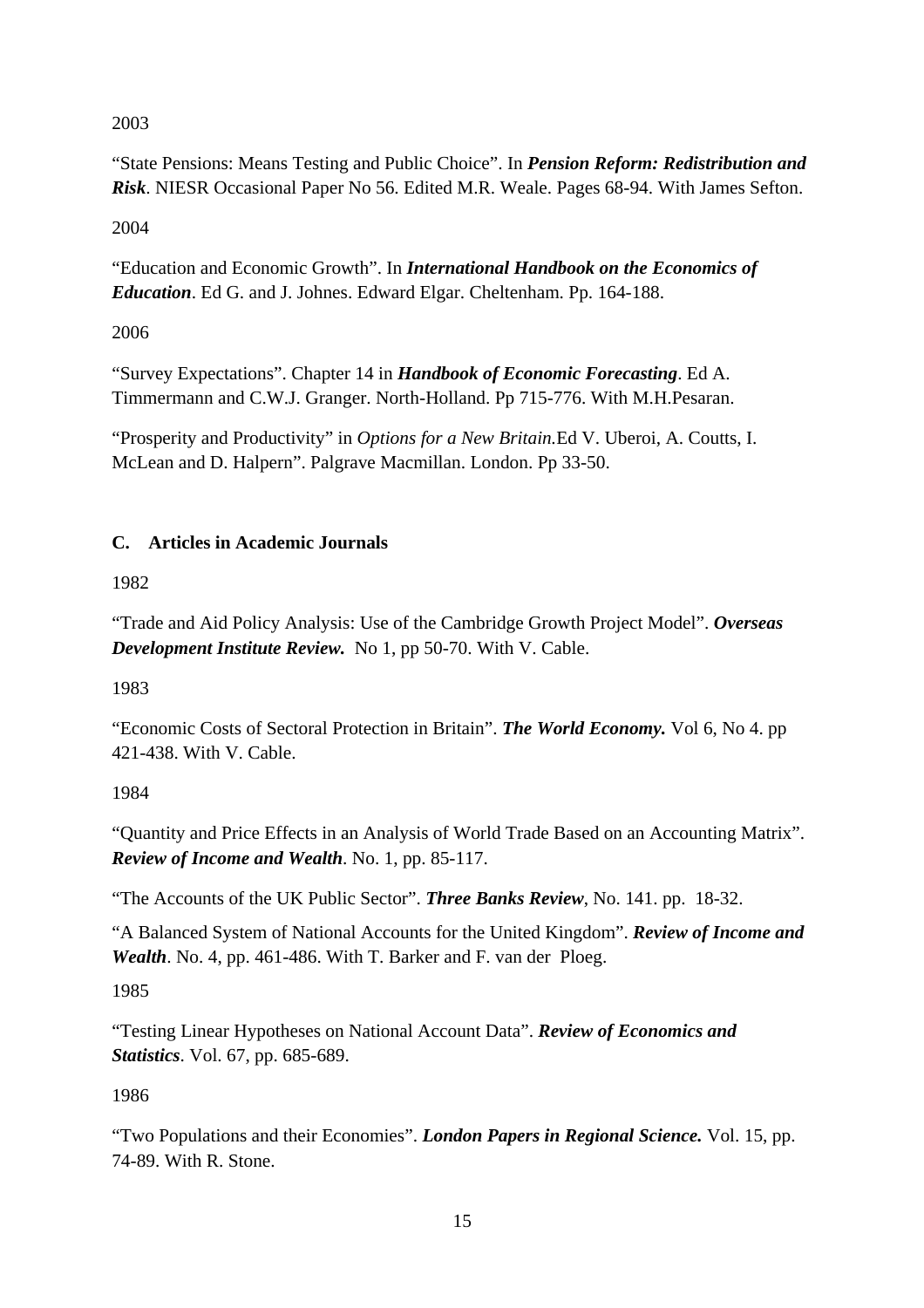"The Structure of Personal Sector Short-Term Asset Holdings". *The Manchester School.* Vol. 54, pp. 141-161.

"Developments in New Keynesian Policy Formation". *Journal of Economic Dynamics and Control*. Vol. 10, pp. 185-190 With N. Christodoulakis and D. Vines.

1987

"The Stock Exchange in a Macroeconometric Model". *Economic Modelling.* Vol. 4, pp. 341- 55. With N. Christodoulakis.

1988

"The Reconciliation of Values, Volumes and Prices in the National Accounts". *Journal of the Royal Statistical Society*, Series A. Vol. 151, pp. 291-221.

"Exchange Rate Targets and Wage Formation". *National Institute Economic Review*. No. 123, pp. 48-64. With A. Blake.

1990

"Wealth Constraints and Consumer Behaviour". *Economic Modelling.* Vol. 7, pp. 165-78.

"Monetary Union and the Balance of Payments". *Oxford Review of Economic Policy* Vol. 6, No. 3. With I. Begg.

1991

"Balanced Estimates of UK GDP: 1870-1913". *Explorations in Economic History.* Vol. 28, pp. 54-63. With S. Solomou.

"Effective Protection in 1932 in the United Kingdom". *Economic History Review***,** Vol. 44, pp. 328-338. With M. Kitson and S. Solomou.

1992

"On the Measurement of Well-being". *World Development*. Vol. 20, No.1, pp. 119-31.With P. Dasgupta.

"Balancing the National Accounts". *National Institute Economic Review*. No. 135, pp. 86- 90.

"Environmental Multipliers from a System of Physical Resource Accounting". *Structural Change and Economic Dynamics*. Vol. 2, No. 2, pp. 297-313.

 "Estimation of Data Measured with Error and Subject to Linear Restrictions". *Journal of Applied Econometrics.* Vol 7, pp. 167-74.

"Imperfect Competition in an Open Economy". *Journal of Policy Modelling.* Vol. 14. No. 5. pp. 599-629. With N. Christodoulakis.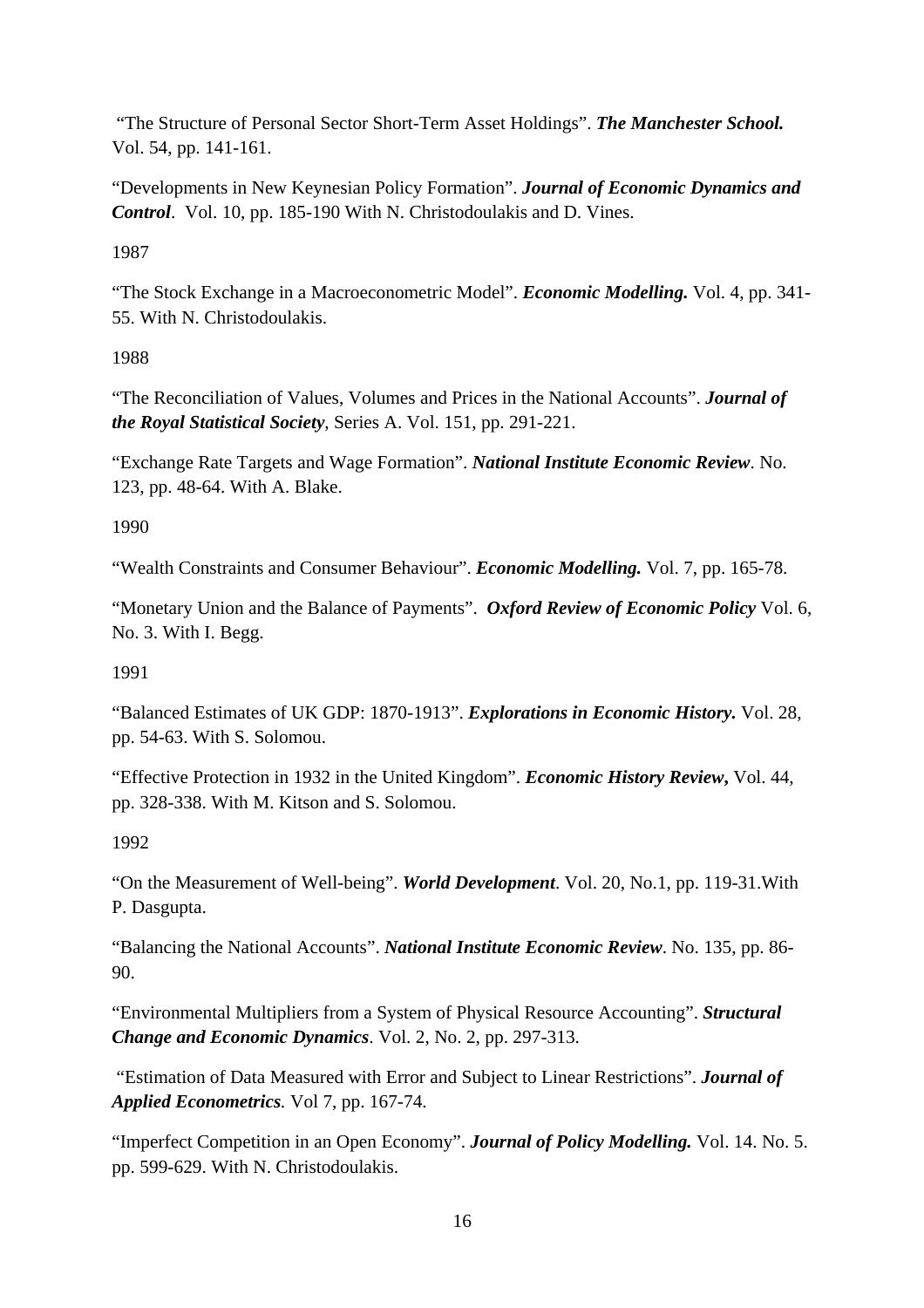"Financial Benefits of Higher Education: a Comparison of Universities and Polytechnics". *Oxford Review of Economic Policy.* Vol. 8, No. 2, pp.35-47.

"Higher Education: the State of Play". *Oxford Review of Economic Policy*. Vol. 8, No. 2, pp. 1-18. With M. Cave.

"Sir Richard Stone". *Journal of the Royal Statistical Society,* Series A. Vol. 155, pp. 469- 470

"Estimation of Trade Credit in the National Accounts". *Economic Trends***.** No. 467, pp. 130- 136. With I. Begg.

1993

 "Balanced Estimates of National Accounts when Measurement Errors are Autocorrelated: the United Kingdom, 1920-38". *Journal of the Royal Statistical Society*, Series A. Vol. 156, pp. 89-105. With S. Solomou.

 "A Critical Evaluation of Rate of Return Analysis". *Economic Journal***.** Vol 103. pp. 729- 737.

"Measuring the Contribution of Financial Institutions to Gross Domestic Product". *Economic Trends***.** No. 475, pp. 146-155. With I. Begg and S. Wright.

"Fifty Years of National Income Accounting". *Economics Notes*. Vol 22, No 2, pp.178-199.

1994

"Fiscal Policy and the National Debt". *National Institute Economic Review*. No. 147, pp. 50- 61.

"An Input-Output Table for 1841". *Economic History Review*. Vol. 47, pp. 545-566. With S. Horrell and J. Humphries.

"Education, Externalities, Fertility and Economic Growth". *Education Economics***.** Vol. 2, No. 2, pp. 129-167. With C. Doyle.

"Central Bank Independence: Credibility versus Co-ordination". *Oxford Review of Economic Policy***.** Vol. 10, No. 3, pp. 61-77. With C. Doyle. Reprinted in *Quarterly Review* (the Journal of the Bulgarian Central Bank).

# 1995

"Monetary Union and the Assignment Problem". *Scandinavian Journal of Economics.* Vol 97, pp. 201-222. With J. Meade.

1996

"UK National Income 1920-1938: the Implications of Balanced Estimates". *Economic History Review*. With S. Solomou.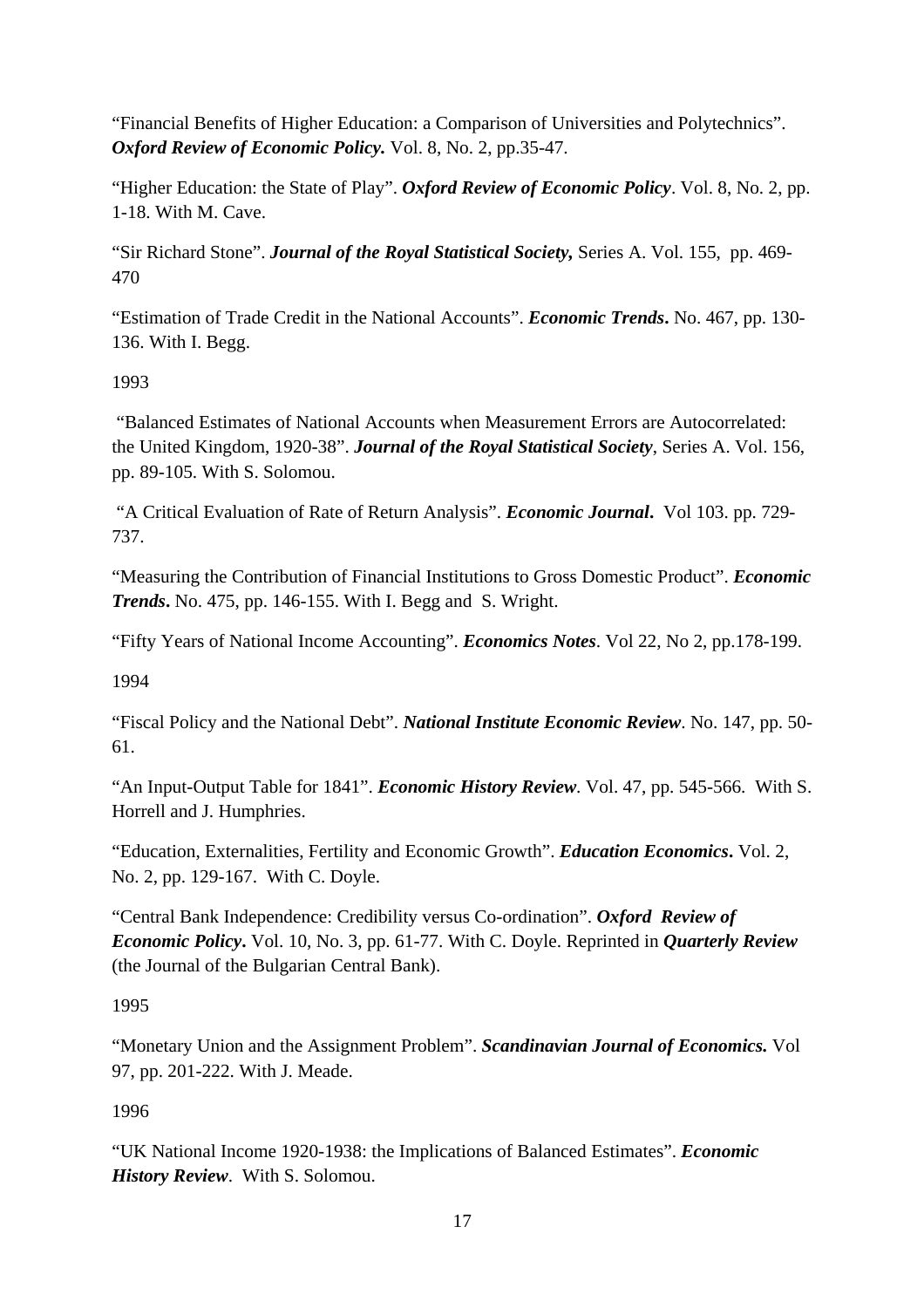"The Net National Produce and Exhaustible Resources: the Effects of Foreign Trade" *Journal of Public Economics*. Vol. 61. pp 21-47. With J. Sefton.

"Financial Intermediation Services Indirectly Measured: Estimates for France and the UK Based on the Approach Adopted in the 1993 SNA". *Review of Income and Wealth*. Series 42, pp. 453-471. With I. Begg, J. Bournay and S. Wright.

1997

"Britain's Fiscal Problems". *Economic Journal*. Vol 107, pp 1142-1157. With N. Pain and G. Young.

"Personal Sector Wealth in the United Kingdom". *Review of Income and Wealth*. Series 43, pp. 297-318. With S. Solomou.

1998

"Measurement Error with Accounting Constraints: Point and Interval Estimation for Latent Data with an Application to UK Gross Domestic Product.'' *Review of Economic Studies*. Vol 65, pp. 109-134. With R. Smith and S. Satchell.

"Costs of Separating Budgetary Policy from Control of Inflation: a Neglected Aspect of Central Bank Independence". *Oxford Economic Papers.* Vol. 50, pp. 449-467. With A.P. Blake.

1999

"Monthly Data and Short-term Forecasting: an Assessment of Monthly Data in a VAR Model". *Journal of Forecasting***.** Vol 18, Pp 447-462. With E. Salazar.

"Education and Public Policy" *Fiscal Studies*. Vol 20, Pp 351-386. With J. Dutta and J. Sefton.

2000

"The Average Earnings Index". *Economic Journal*. Vol 110, No 461, Pp F100-121. With R. Chambers and R. Youll.

2001.

"Simulating the Transmission of Wealth Inequality via Bequests". *Journal of Public Economics*. Vol. 79, Pp 93-128. With J. Gokhale, L. Kotlikoff and J. Sefton

"Consumption and the Means of Payment: an Empirical Analysis for the United Kingdom". *Economica.* Vol. 68, Pp 293-316. With J. Dutta.

"An Automatic Leading Indicator of Economic Activity: Forecasting GDP Growth for European Countries". *Econometrics Journal*. Vol. 4, No 1, pp S56-S90. With G. Camba-Mendez, G. Kapetanios and R. Smith.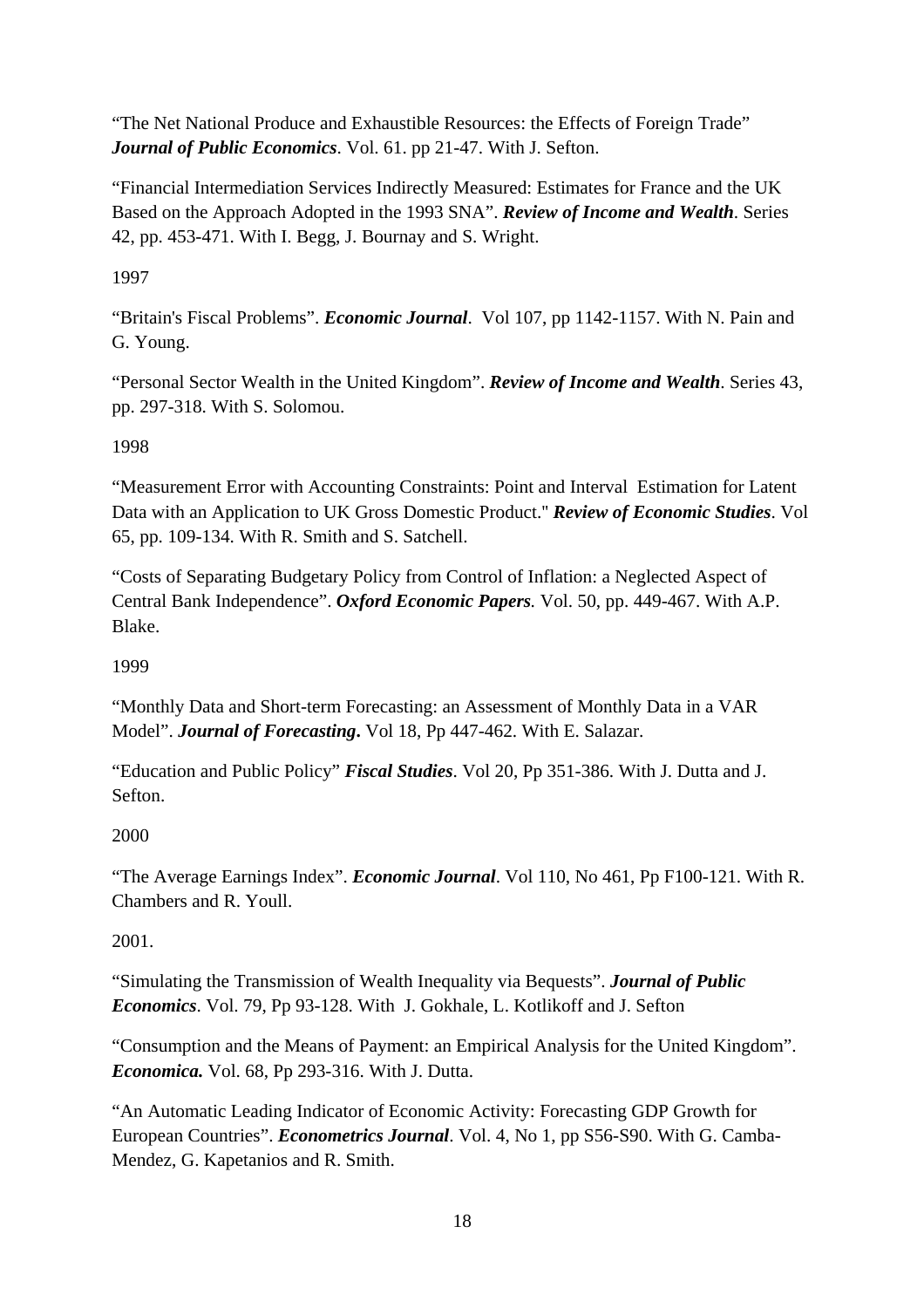"Income Distribution and Income Dynamics in the United Kingdom". *Journal of Applied Econometrics*. Vol. 16, Pp 599-616. With J. Dutta and J. Sefton.

2002

"Quantification of Qualitative Firm-level Survey Data". *Economic Journal.* Vol. 478, No 112, pp.C117-135. With J. Mitchell and R. Smith.

2003

"Tests of Rank in Reduced-rank Regression Models". *Journal of Business Economics and Statistics.* Vol. 21, No 1, pp 145-155. With G. Camba-Mendez, G. Kapetanios and R. Smith.

"Biological Age- What is it and can it be Measured?". *Archives of Gerontology and Geriatrics***.** With S.H.D. Jackson and R.A. Weale. Vol. 36, pp 103-115.

"Designing and Choosing Macro-economic Frameworks: the Position of the UK after Four Years of the Euro". *Oxford Review of Economic Policy***.** Vol. 19, pp. 132-149. With R. Barrell.

2004

"National Saving and the Stability and Growth Pact". *Journal of Common Market Studies*. Vol. 42, pp. 1033-1038.

2005

 "An Indicator of Monthly GDP and an Early Estimate of Quarterly GDP Growth". *Economic Journal.* Vol. 115, No. 501, pp. F108-129. With J. Mitchell, R. Smith, S. Wright and E. Salazar.

"Forecasting Manufacturing Output Growth using Firm-level Survey Data". *Manchester School***.** Vol. 73, pp. 479-499. With J. Mitchell and R. Smith.

"Means Testing and Retirement Choices in Europe: a Comparison of the British and Danish Systems" *Fiscal Studies*. Vol 26, pp. 83-118. With J. Sefton and J. van de Ven.

2006

"The Concept of Income in a General Equilibrium". *Review of Economic Studies***.** Vol. 73, pp 219-249. With J. Sefton.

"Equality and Efficiency: Policy for Globalisation". *Applied Economics Quarterly*. Vol. 56, pp. 23-34. With J. van de Ven.

2007

 "Uncertainty in UK Manufacturing: Evidence from Qualitative Survey Data". *Economics Letters***.** Vol. 94, No 2 pp. 245-252. With J. Mitchell and K. Mouratidis.

2008